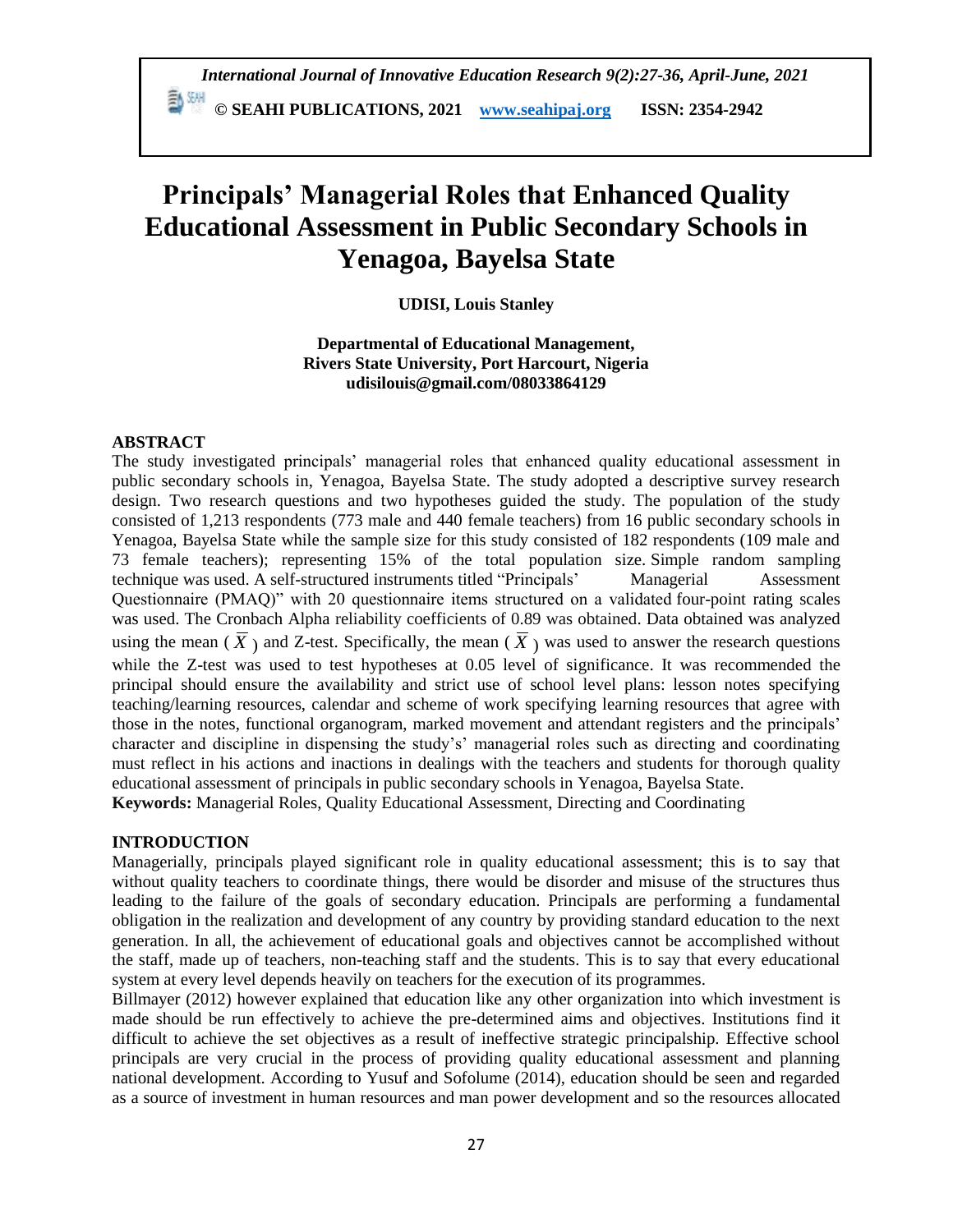from public and other sectors of the society to education should be used effectively within the school system.

It takes principal with the right training and disposition to know, interpret and execute policies of the school. The roles of the principals for quality educational assessment among others are; establishing school discipline, monitoring school activities, promoting teaching/learning, effective administration, organizing parent-teacher meetings and an exemplary life that teachers and students will emulate. Principal effective assessment is a function of; accumulated academic discipline; school managerial exposure, administrative proficiency, principals" permanent relative experience and positive administrative efforts toward goal achievement (Yusuf & Sofolume, 2014).

Luthans (2005) further stressed that to a great extent the functions of school principals like in any other organization revolve round this acronym POSDCORB as every administrator must plan, organize, staff, direct, coordinate, report, budget and evaluate or assess all the activities and resources whether in the school system or corporate organizations. Obviously, in managing proper organizational life without following this sequence of process, organization resources may be duplicated and wasted in carrying out trivial tasks. Mullins (2005) therefore upheld that it is through the process of principalship that efforts of members of the organization are coordinated, directed and guided towards school objectives.

Also, the principals" managerial skills can never be overemphasized as he motivates staff members to use their academic discipline to create better inputs in the school system. School goals will be a mirage without a sound discipline and quality atmosphere necessary to drive the school system. The principals been sophisticated with the know-how in the field therefore are necessary to take into recognition positive academic attributes/ideals that will enhance an acceptable behaviour and negates indiscipline behaviour such as truancy, examination malpractices, etc. Oluwuo and Asodike (2016) posited that a well-discipline school principal with managerial skills provide clear and broad base rules, delegate duties and ensure its execution in the school that will propel appropriate students' behaviour. Under the principal are the vice principals, teachers, students and the school plants, he is at the top of the hierarchy in the school.

Nkwon (2011) reviewed that quality education assessment on the other hand provides students with the needed knowledge, feedback, skills, attitudes and creativity for problem solving both locally and globally and to actively contribute to the societies" sustainable and democratic development. Hence, changes in the education sector were made; the changes therefore that have taken place in the secondary education can only be achieved with the help of the principal and teacher assessment hence the government have to come up with strategies for managing the changes. On his premise the principals" capabilities are not usually innate in fact good principals are made not born because their expertise and knowledge have to be constantly refined and redefined overtime due to changes in education policy as well as managerial skills (technical, human and conceptual). Also, Amadi (2010) observed that either in private or public secondary schools, male or female principal, all principal engages in the functions of planning, organizing, directing, controlling, coordinating and motivating that makes the school effective. The principalship which is an integral office of the principal of secondary schools, is a systematic process of acquiring, motivating, developing and controlling of human resources in any given education system to achieve set educational goals, failure to this administrative elements will be a mirage.

## **Directing**

Directing is the third principals" function or management function. It involves the principal guiding and supervising the efforts of subordinates (teachers and non-academic staff) towards the attainment of the school"s goals. This involves the use of positive and negative motivational techniques or a combination of these methods. For instance, some principals may threaten to reduce the current levels of teacher salaries as a method of compelling them to come to work early. On the other hand teachers may be paid bonuses when the academic performance of their students improves significantly (George as cited in Palmer, 2007).

These strategies are some measures that can be adopted in directing the activities of employees in a more proactive way. Baridam (2002) established that different employees are motivated by different things, what may be considered as a motivational force for employee A might not influence employee. Therefore,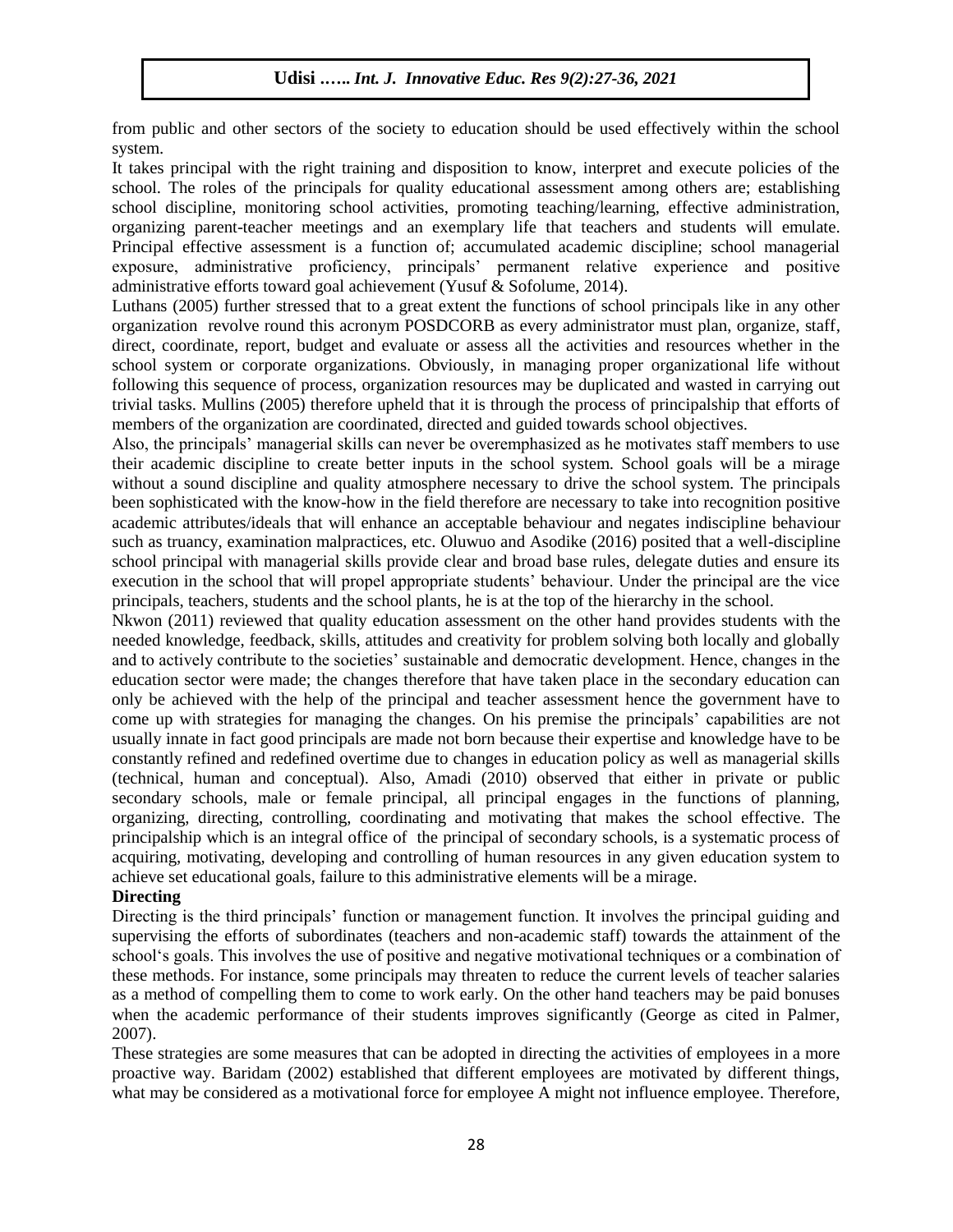in the process of directing employees and students, it is important that principals determine and adopt a suitable motivational technique.

It is apparent that positive or negative motivational techniques, or a combination of both can be adopted by principals in directing both teachers and students activities. However, it is vital to state that motivating people by threatening to reduce their current levels of satisfaction involves negative motivation. Communication which is a means of directing is the process of passing information and understanding from one person to another (Hanna, 2015). The effectiveness of principals in schools is dependent on how efficient their communication skills are in guiding subordinates and students' behaviour to suit the schools objective. With the school environment the communication situation can be made up of a simple structure of just two people, it can also involve a more complex structure of interconnected communication channels (intra and inter-departmental communication). The process of directing employees and students in the school environment is hinged on how efficient and effective the channels of communication in the school system are (George as cited in Amadi, 2010).

The school principals" direct on what to do specifically in accomplishing school set out objectives. Directing offers guide to task as body of rules in regulating individual role performance. It is leading process and without directing, organizational activities properly, members" roles may conflict and efforts will not be effectively channeled, resources will be wasted. It helps in building responsive and response – able team interacting and interrelating together in achieving school objectives and goals (Nnabuo, 2009). The job of school administrators involves providing direction or good leadership which will engender growth of the school through staff, students and community effort, and increased cooperation and participation in carrying out their statutory functions. The school administrator has the onerous task through this function to observe certain mistakes in planning, organizing and staffing and provide some modifications that help to meet set out target.

Amanchukwu (2006) viewed that directing or commanding is concerned with getting the best out of every employee in the overall interest of the organization. This can only be achieved if the administrator has a thorough and intimate knowledge of toe personnel in the establishment. He must be able to identify and eliminate incompetent personnel. He must also be of a good example to the employee so as to motivate them to do the right thing. Directing is also the giving of instruction to ensure that the decisions and policies of the organization are effectively and efficiently carried out. Chima (2012) conjectured is one of the principal functions of an administrator as the leader of an organization. Leaders give orders, instructions and directives to guide the performance of jobs in the organization. However, it is important to know the characteristics of good orders to enable the leader direct or command effectively.

#### **Coordinating/Controlling**

Co-ordinating is the process of bringing together the various groups of people and their various operations in the organization into an integrated pattern of purpose. This is done to enable the assigned work be done effectively and with good results; Billmayer (2012) said in coordinating, human and material resources are appropriately related so that tasks are effectively accomplished and optimum or best results obtained.

In coordinating the activities of an organization it is imperative for the administrator to adequately educate his staff on performance expectations as well as spell out in clear terms and on regular basis the goals of the Organization. This approach will reduce misunderstanding and facilitate the achievement of goals with minimum use of resources (Hoy & Miskel, 2013). When the administrator is to carry out his coordinating role effectively, the result is usually confusion, ineffectiveness and job dissatisfaction in the establishment; at all cost the administrator must avoid this.

Controlling is the appraisal and examination of results. Controlling helps to over weaknesses and errors and steps taken to prevent their recurrence, activity of controlling involves verifying whether everything occurs in conformity with the plan adopted, the instructions issued and the principles established (Kanfuna, 2007). This applies to everything - things, people and actions. Controlling is concerned with seeing that results obtained from organizational activities conform to the predetermined goals and objectives. It is also concerned with setting standards and taking corrective measures where performance deviates from the plan and expected results. Controlling also involves evaluation.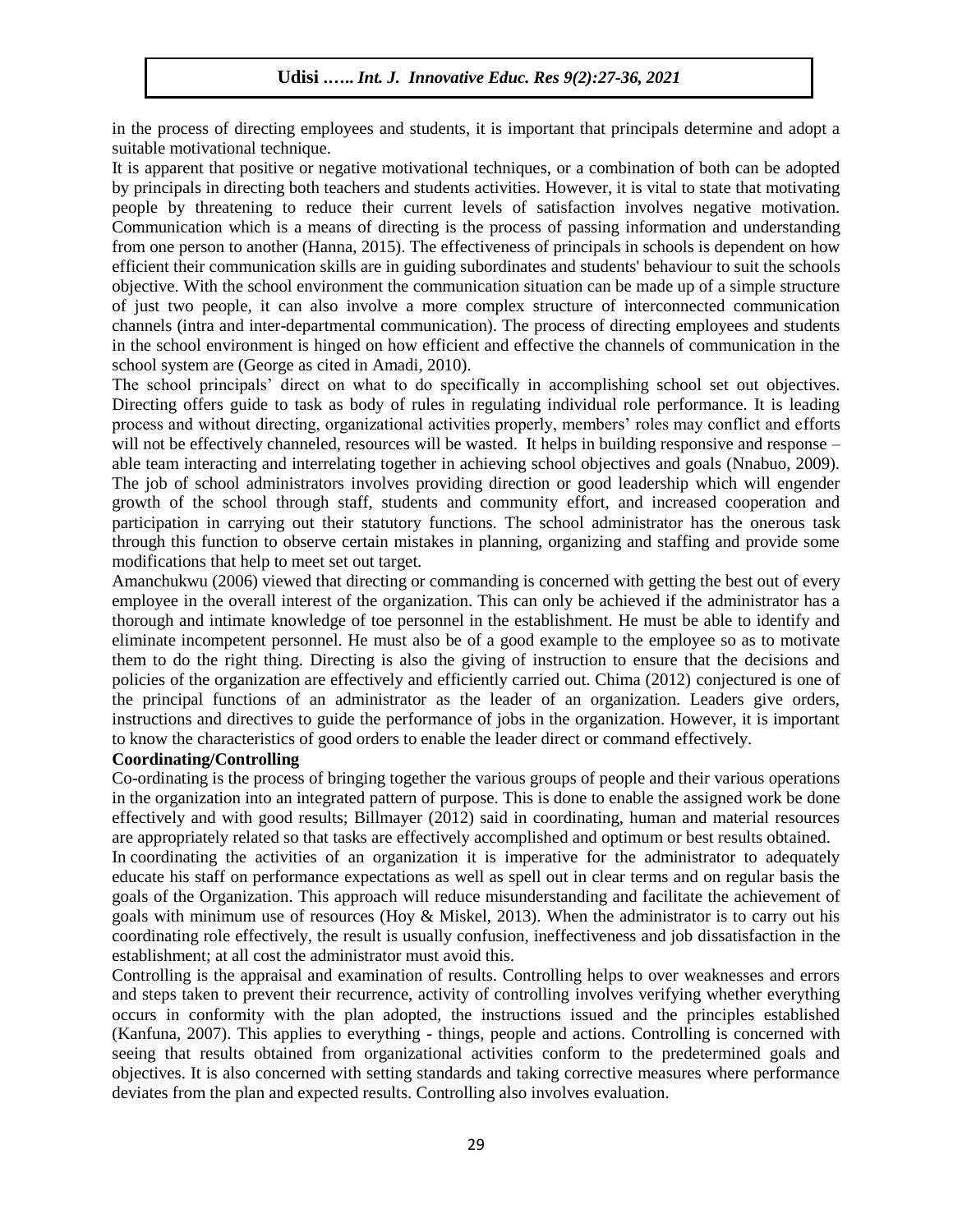Coordination is another important administrative function through which activities are tied to goal realization. Peretomode (2011) described coordination as fine thread that weaved organization together. The job of school administrators involve coordinating varied tasks of staff together and keeping those to whom the executive is responsible informed as to what is going on, which includes keeping him and his subordinates informed through records, research and inspection. On the other hand, Madumere-Obike and Abraham (2014) summed coordination up as uniting, correlating, building together and harmonizing all activities and efforts of organizational members. Brech as cited in Mullins (2005) said coordination as balancing and maintaining the team by ensuring a suitable division of work and seeing that the tasks are performed in harmony. To the author, coordinating underpins the entire organization activity which the school heads must ensure the bringing together of various activities in order to timely accomplish goals of education. Paul (2016) postulated that good coordination is synonymous with direction brings about organizational cohesion in achieving group goal. Worthy of note, is that the leadership focus of the administrators determine the amount of influence they weld among staff, students and community. To a greater extent direction propels the system.

The fourth principals" function is controlling, it is concerned with assessing the performance of school in all areas and applying necessary corrective measures in order to boost general performance in schools. The method of controlling involves the establishment of standards of measurement with which to compare the current standards in order to take corrective actions for improvement in various areas (Simon as cited in Terry, 2016). The setting up of standard of performance measurement solely at the end of each point may be misleading and can lead to errors in evaluation. For this reason it is vital the standards of performance measurement are put in place at strategic points during the process itself. Oluwuo and Uche (2014) give an example of this can be found in the school system where students are assessed in the middle of the term using test and finally exams at the end of the term. This provides a method of determining performance standards early on and possible strategies can be set up to solve performance problems before it is too late.

In the school system, the principal can select strategic points to inspect rather than to inspect every unit of work in the process. Although the standards with which results are compared may be of several types, these include quality, cost, time, and grades and so on. Control devices which can be adopted to achieve effective management control include budgets, statistical reports, and break-even-point analysis and so on. The budget control device is the most frequently used amongst principals and it is very closely related to time control device. Principals often believe that employees and students are more likely to automatically correct their behaviour when informed of a discrepancy in their budget and in defined standard. Whether these control mechanisms can be achieved in the Nigerian school environment is yet to be determined (Simon as cited in Terry, 2016). Conclusively, principals are engaged in all the principals' functions on a regular basis as a result of overlapping duties, responsibilities and objectives.

#### **Statement of the Problem**

Education industry operates in environments characterized by increased need for knowledge to create and sustain competitive differentiation in various sectors. In order for institutions to succeed in a highly dynamic educational environment; the secondary school institutions therefore, need to be cognizant of the factors that influence the school system. When the issue about public secondary education system today is raised, the indications and thoughts that come to mind are; poor public senior secondary school management, high level of indiscipline, decline in standard regarding directing and coordinating.

However, the school as an integrated system that requires exceptional performance, the deficiency by the principals has resulted in directing and coordinating. These indices made most principals absent themselves from school to the detriment of their students let alone implementing quality educational assessment. Accordingly, these are testimonies that influence alarming rise of poor attitude to work which invariably lead to poor teachers" job performance in public senior secondary schools because the principals serve as the watch dog over both the teachers and the students. Therefore, the study investigated principals" managerial roles on quality educational assessment in public secondary schools in Yenagoa, Bayelsa State.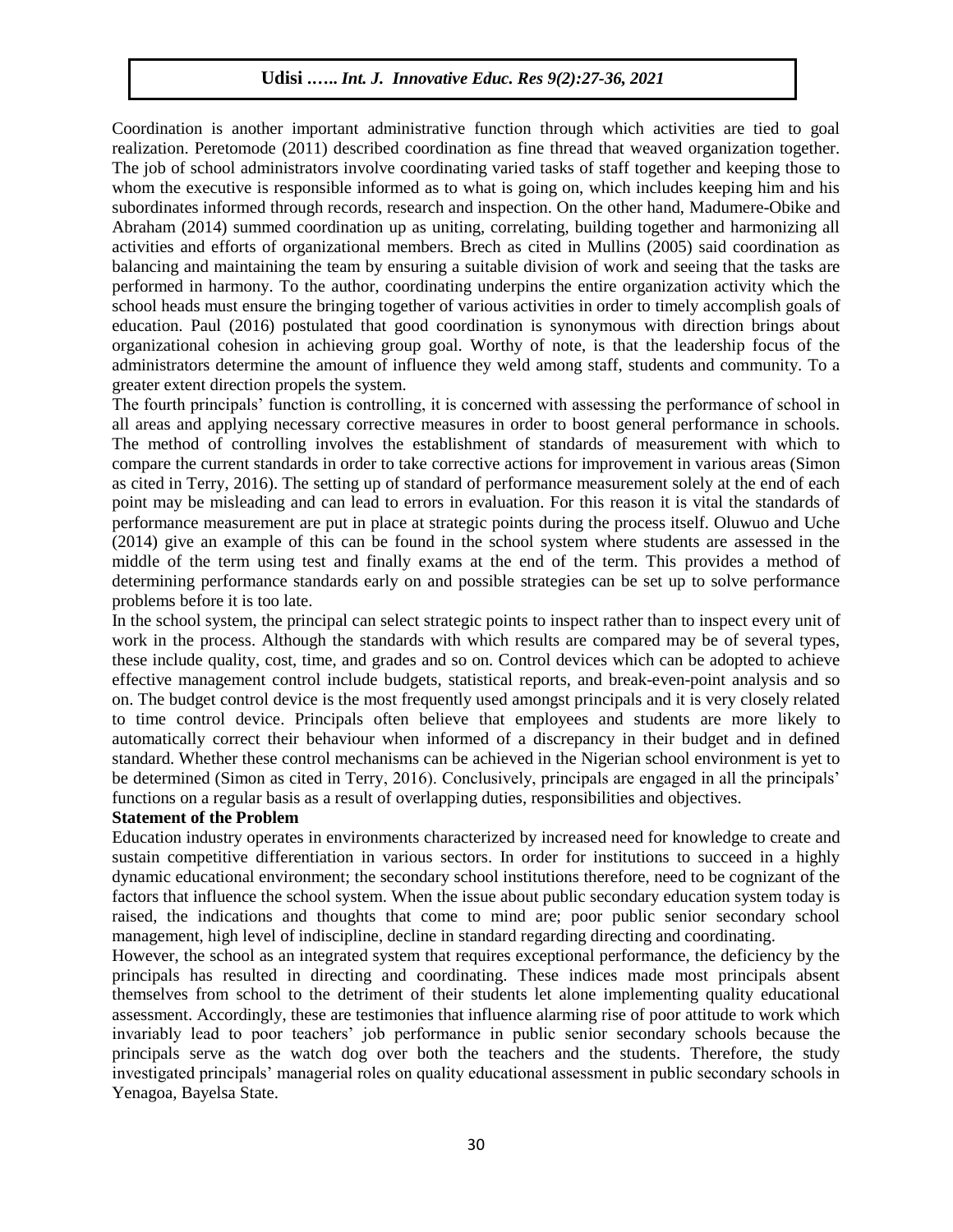## **Purpose of the Study**

The purpose of the study is to assess principals" managerial roles that enhanced quality educational assessment in public secondary schools in Yenagoa, Bayelsa State, Nigeria. Specifically, the objectives of the study are to:

- 1. ascertain the extent principals" directing enhances quality educational assessment of principals in public senior secondary schools in Yenagoa, Bayelsa State.
- 2. identify the extent principals" coordinating enhances quality educational assessment of principals in public senior secondary schools in Yenagoa, Bayelsa State.

## **Research Questions**

Based on the objectives of the study, the following research questions were raised to guide the study.

- 1. To what extent does principals" directing enhance quality educational assessment of principals in public senior secondary schools in Yenagoa, Bayelsa State?
- 2. To what extent does principals" coordinating enhance quality educational assessment of principals in public senior secondary schools in Yenagoa, Bayelsa State?

## **Hypotheses**

The following hypotheses guided the study:

- 1. There is no significant difference between the mean responses of male and female teachers regarding the extent directing enhances quality educational assessment of principals in public senior secondary schools in Yenagoa, Bayelsa State.
- 2. There is no significant difference between the mean responses of male and female teachers regarding the extent coordinating enhances quality educational assessment of principals in public senior secondary schools in Yenagoa, Bayelsa State.

## **METHODOLOGY**

This study adopted descriptive research survey design. The population of the study consisted of 1,213 teachers (773 male and 440 female teachers) from 16 public secondary schools in Yenagoa, Bayelsa State. The sample consisted of 182 respondents (109 male and 73 female teachers); representing 15% of the total population size (1,213). The study was randomly selected and drawn using a simple random sampling technique. The instrument is a self-structured questionnaire titled "Principals" Managerial Assessment Questionnaire (PMAQ)". The instrument were structured on a validated modified four-point rating scale response options of: Very High Extent (VHE) = 4 Points, High Extent (HE) = 3 Points, Low Extent (LE) =  $\overline{2}$  Points, Very Low Extent (VLE) = 1 Point. To ascertain the reliability of the instrument, the researcher adopted a pilot study of 15 respondents (10 male and 5 female teachers, not part of the sample size but from Rivers State secondary schools in Phelga). The reliability coefficient of 0.87 was obtained. Data obtained was analyzed using the mean ( $\overline{X}$ ) and Z-test. Specifically, the mean ( $\overline{X}$ ) was used to answer the research questions while the Z-test was used to test hypotheses at 0.05 level of significance.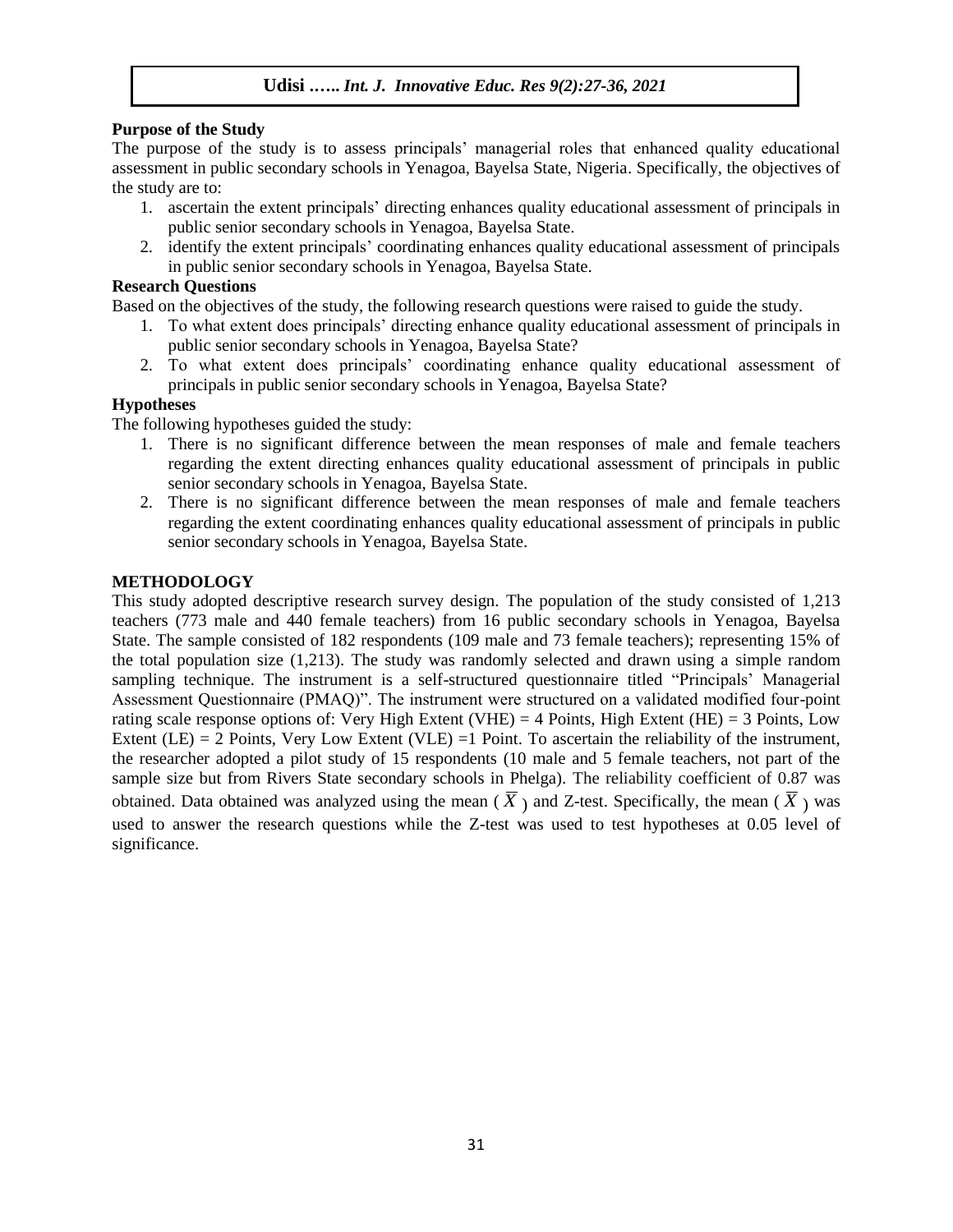## **DISCUSSION OF RESULTS**

**Research Question 1:** *To what extent does directing enhance quality educational assessment of principals in public senior secondary schools in Yenagoa, Bayelsa State?* 

**Table 1: Mean for directing on quality educational assessment of principals**

|     | <b>Statements</b>                                                                                                              |      | Male $(N=109)$ |           |      | Female $(N=73)$ |            |  |
|-----|--------------------------------------------------------------------------------------------------------------------------------|------|----------------|-----------|------|-----------------|------------|--|
| S/N |                                                                                                                                |      | S.D.           | RMK       | M    | S.D.            | <b>RMK</b> |  |
| 1.  | Teachers and students productivity is certain                                                                                  | 3.42 | 0.49           | <b>HE</b> | 3.50 | 0.50            | <b>HE</b>  |  |
| 2.  | Principals directing influence teachers<br>and<br>students' performance on educational assessment                              | 3.56 | 0.50           | <b>HE</b> | 3.42 | 0.49            | HE         |  |
| 3.  | Principals directing instill respects, values and<br>cultural models in the management of students                             | 3.69 | 0.46           | <b>HE</b> | 3.46 | 0.50            | <b>HE</b>  |  |
| 4.  | Firmness of the head teacher on set rules of<br>operations                                                                     | 3.52 | 0.50           | <b>HE</b> | 3.27 | 0.65            | <b>HE</b>  |  |
| 5.  | Success or failure of the school does not rest on<br>quality assessment and competent of the<br>principals                     | 1.43 | 0.50           | LE        | 1.46 | 0.50            | LE         |  |
| 6.  | Educational directing assessment is an indirect<br>form of principals' monitoring                                              | 3.40 | 0.49           | <b>HE</b> | 3.31 | 0.72            | <b>HE</b>  |  |
| 7.  | Heads of departments and units ensure that<br>teaching materials/equipment<br>used<br>are<br>to<br>enhance learning            | 3.46 | 0.50           | HE        | 3.35 | 0.48            | <b>HE</b>  |  |
| 8.  | appointment<br>Basing<br>into<br>positions<br><sub>on</sub><br>qualification and seniority not relationship with<br>the person | 3.32 | 0.47           | HE        | 3.58 | 0.49            | <b>HE</b>  |  |
| 9.  | Regulating the issuance and use of teaching<br>materials                                                                       | 3.53 | 0.50           | <b>HE</b> | 3.50 | 0.50            | <b>HE</b>  |  |
| 10. | in<br>directing<br>Assessment<br>does<br>not<br>depictsecondary<br>school<br>standard<br>and<br>performance                    | 1.42 | 0.49           | LE        | 1.49 | 0.50            | LE         |  |
|     | <b>Grand Mean</b>                                                                                                              | 3.07 | 0.49           | <b>HE</b> | 3.03 | 0.53            | HE         |  |

Field data 2020 (HE=High Extent; LE=Low Extent).

Result from Table 1 shows the mean responses of male and female teachers regarding to how directing enhances quality educational assessment of principals in public senior secondary schools in Yenagoa, Bayelsa State. As shown, the grand mean response for male teachers is 3.07 while that of female teachers is 3.03. This result shows that male and female teachers regarding to how directing enhances quality educational assessment of principals in public senior secondary schools in Yenagoa, Bayelsa State to a high extent.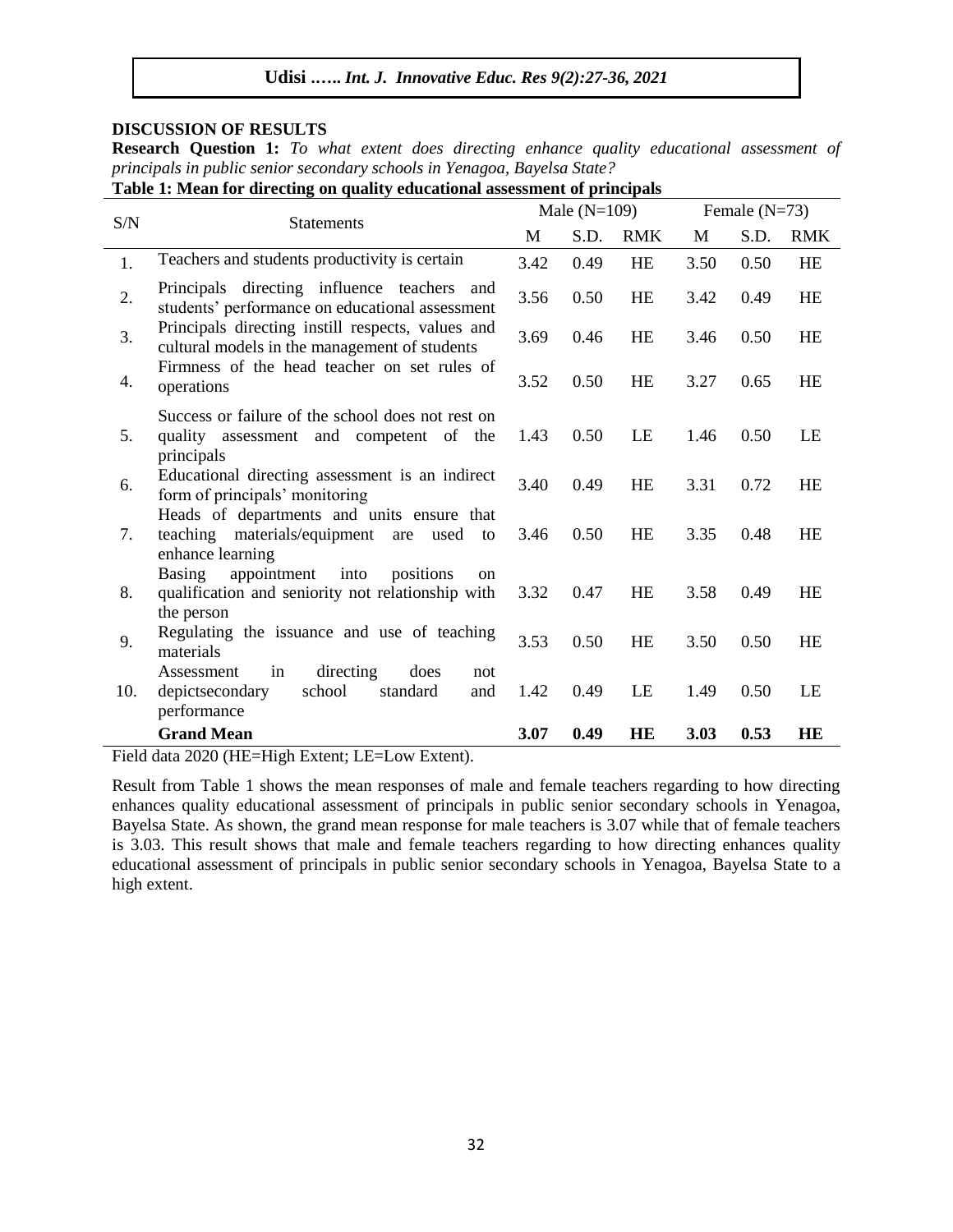| галк 2. вкан юг соогоналид он quanty соосанонагазмзянсны огргнизрам |                                                                                                                       |      |                |            |      |                 |            |  |  |
|---------------------------------------------------------------------|-----------------------------------------------------------------------------------------------------------------------|------|----------------|------------|------|-----------------|------------|--|--|
| S/N                                                                 | <b>Statements</b>                                                                                                     |      | Male $(N=109)$ |            |      | Female $(N=73)$ |            |  |  |
|                                                                     |                                                                                                                       |      | S.D.           | <b>RMK</b> | M    | S.D.            | <b>RMK</b> |  |  |
| 11.                                                                 | state of the school depend<br>The<br>the<br><sub>on</sub><br>coordinating standard for principals                     | 3.51 | 0.50           | <b>HE</b>  | 3.51 | 0.50            | <b>HE</b>  |  |  |
| 12.                                                                 | The principal managerially and effectively<br>coordinate staff and students activities of public<br>secondary schools | 3.48 | 0.50           | HE         | 3.48 | 0.50            | <b>HE</b>  |  |  |
| 13.                                                                 | Experience in education leads to effective<br>coordination in secondary school management                             | 3.53 | 0.50           | <b>HE</b>  | 3.13 | 0.70            | <b>HE</b>  |  |  |
| 14.                                                                 | Frequent assessment and coordination do not<br>proffer solutions to educational problems, issues<br>and challenges    | 1.60 | 0.66           | LE         | 1.58 | 0.49            | LE         |  |  |
| 15.                                                                 | It improves consistency in mutual dealings with<br>teachers and students towards teaching and<br>learning             | 3.60 | 0.49           | <b>HE</b>  | 3.62 | 0.49            | <b>HE</b>  |  |  |
| 16.                                                                 | Coordination enhances quality supervision and<br>inspection by the principal                                          | 3.33 | 0.47           | <b>HE</b>  | 3.54 | 0.50            | <b>HE</b>  |  |  |
| 17.                                                                 | Ensuring that teachers prepare and mark lesson<br>notes                                                               | 3.39 | 0.49           | <b>HE</b>  | 3.46 | 0.50            | <b>HE</b>  |  |  |
| 18.                                                                 | Honest assessment of teachers' effectiveness                                                                          | 3.50 | 0.50           | <b>HE</b>  | 3.47 | 0.50            | HE         |  |  |
| 19.                                                                 | Regular checking of the inventory of stocks                                                                           | 3.42 | 0.49           | <b>HE</b>  | 3.47 | 0.50            | <b>HE</b>  |  |  |
| 20.                                                                 | Assessment of carrying capacity of the school as<br>a basis for admission                                             | 3.55 | 0.50           | <b>HE</b>  | 3.56 | 0.50            | HE         |  |  |
|                                                                     | <b>Grand Mean</b>                                                                                                     | 3.29 | 0.51           | HE         | 3.28 | 0.52            | HE         |  |  |

**Research Question 2:** *To what extent does principals' coordinating enhance quality educational assessment of principals in public senior secondary schools in Yenagoa, Bayelsa State?* **Table 2: Mean for coordinating on quality educational assessment of principals**

Field data 2020 (HE=High Extent; LE=Low Extent).

Result from Table 2 shows the mean responses of male and female teachers regarding to how coordinating enhances quality educational assessment of principals in public senior secondary schools in Yenagoa, Bayelsa State. As shown, the grand mean response for male teachers is 3.29 while that of female teachers is 3.28. This result shows that male and female teachers regarding to how coordinating enhances quality educational assessment of principals in public senior secondary schools in Yenagoa, Bayelsa State to a high extent.

**Hypothesis 1:** There is no significant difference between the mean responses of male and female teachers regarding the extent directing enhances quality educational assessment of principals in public senior secondary schools in Yenagoa, Bayelsa State.

| Groups<br>Z-crit<br>S.D.<br>Z-cal<br>Male<br>109<br>3.07<br>0.49<br>1.96<br>0.96<br>73 |        | Table of 21 Test for threeting on quality cuteditional assessment of princip |      |  |
|----------------------------------------------------------------------------------------|--------|------------------------------------------------------------------------------|------|--|
|                                                                                        |        | <b>Decision</b>                                                              |      |  |
|                                                                                        |        | Not                                                                          |      |  |
| 0.53                                                                                   | Female | rejected                                                                     | 3.03 |  |

**Table 3: Z-Test for directing on quality educational assessment of principals**

Field data 2020

Result from Table 4 shows the Z-test analysis for the hypothesis, there is no significant difference between the mean responses of male and female teachers regarding the extent directing enhances quality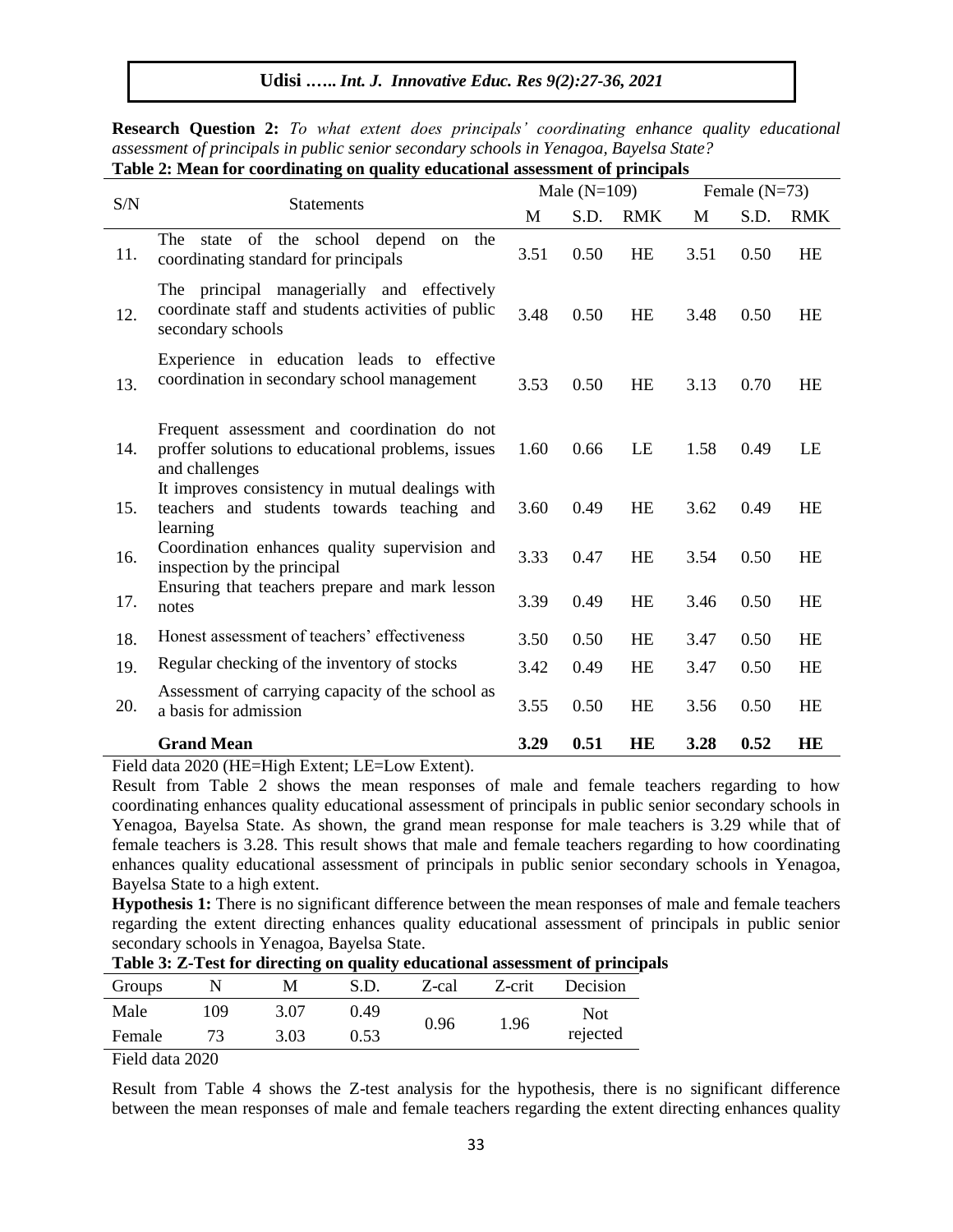educational assessment of principals in public senior secondary schools in Yenagoa, Bayelsa State. The result shows a calculated Z-test value of 0.96. The critical value of Z is 1.96. Since the calculated value of Z is greater than the critical value of Z, the hypothesis is accepted. This implies that there is no significant difference between the mean scores of male and female teachers perceived to a high extent that directing enhances quality educational assessment of principals in public senior secondary schools in Yenagoa, Bayelsa State.

**Hypothesis 2:** There is no significant difference between the mean responses of male and female teachers regarding the extent coordinating enhances quality educational assessment of principals in public senior secondary schools in Yenagoa, Bayelsa State.

|                       |     |      |      |       |        | www.communication.com/ |
|-----------------------|-----|------|------|-------|--------|------------------------|
| Groups                |     | M    | S.D. | Z-cal | Z-crit | <b>Decision</b>        |
| Male                  | 109 | 3.29 | 0.51 | 0.24  | 1.96   | Not                    |
| Female                | 73  | 3.28 | 0.52 |       |        | rejected               |
| $T'$ 11 1 $\sim$ 0000 |     |      |      |       |        |                        |

Field data 2020

Result from Table 4 shows the Z-test analysis for the hypothesis, there is no significant difference between the mean responses of male and female teachers regarding the extent coordinating enhances quality educational assessment of principals in public senior secondary schools in Yenagoa, Bayelsa State. The result shows a calculated Z-test value of 0.24. The critical value of Z is 1.96. Since the calculated value of Z is greater than the critical value of Z, the hypothesis is accepted. This implies that there is no significant difference between the mean scores of male and female teachers perceived to a high extent that coordinating enhances quality educational assessment of principals in public senior secondary schools in Yenagoa, Bayelsa State.

## **DISCUSSION OF FINDINGS**

### **1) The extent Directing enhance Quality Educational Assessment of Principals**

Research Question three sought to find out that directing enhances quality educational assessment of principals in public senior secondary schools in Yenagoa, Bayelsa State to a high extent. It was further observes thatregarding directing, both male and female teachers and students productivity is certain; also, principalship directing influence teachers and students" performance on educational assessment; instill respects, values and cultural models in the management of students;Firmness of the head teacher on set rules of operations;educational directing assessment is an indirect form of principals" monitoring;heads of departments and units ensure that teaching materials/equipment are used to enhance learning; basing appointment into positions on qualification and seniority not relationship with the person and regulating the issuance and use of teaching materials. However, on the negative note, success or failure of the school does not rest on quality assessment and competent of the principals and Assessment in directing does not depict secondary school standard and performance.

Directing which is also known as commanding involves giving of orders, instructions and directives based on policies and decisions which guides workers toward the achievement of set goals (Melisa, 2017). Controlling aims at ensuring that performance does not deviate from set standards. Controlling require that the school should have standards, compare performance against the standards and take corrective actions when deviation from standards are noticed. This function tasks the manager"s knowledge of the work and the workers. Directing as an effective management function of a school head is not a once-and-for-all but a continuous activity aimed at achieving high academic performance. An effective school manager also performs controlling function. This involves measuring and correcting the activities of subordinates. This also ensures that workers"/teachers" interests are subordinate to those of the school to an extent, ensuring that things are done according to set down rules. Controlling functions becomes effective when there is proper supervision and evaluation. Financial and other records like attendance/movement registers, minutes of meetings, formal and informal discussions should lead to ensuring that results conform to the overall goal of the school.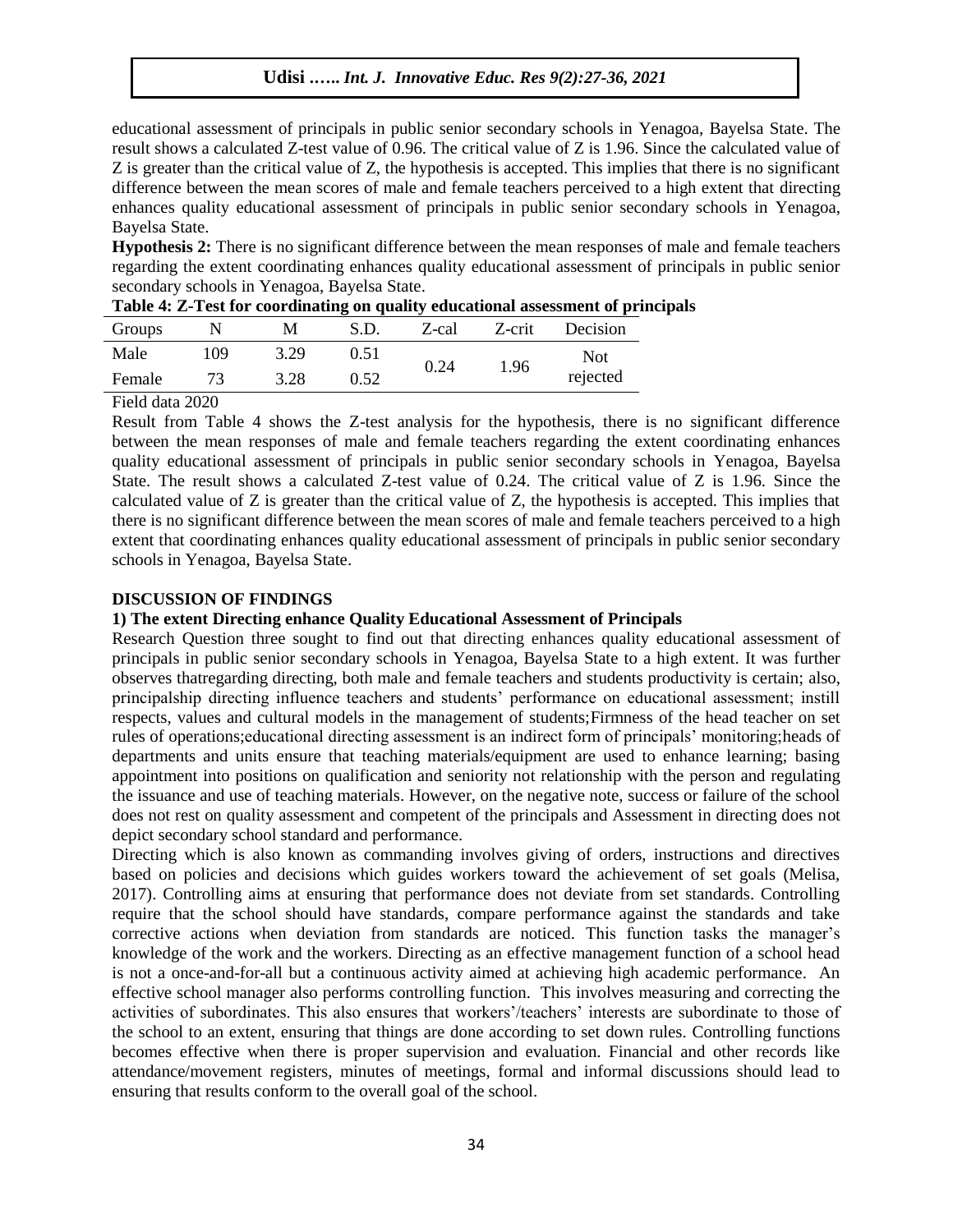The educational manager is essentially a leader. His style of leadership (autocratic, democratic or laissezfaire) could affect educational outcome positively or negatively. Democratic style of leadership has been acclaimed as the most beneficial. Okoroma (2016) posited that it increases membership morale and promotes better and quality decisions. He further stated that the main duty of a leader or administrator is that of decision-making. This, he said, is the core process of administration since resources are generally scarce. He stated succinctly that education quality or standard cannot be higher than ultimate decision made on educational resources. Decision approaches therefore, seem to define manager"s style, and worker"s interest in contributing to goal achievement. Execution of control measures should be based on rules and regulation, prompt and just decisions. According to Ekal (2016), whereas planning refers to decisions in advance of actions; schools level plans will include scheme of work and lesson notes. Organizing refer to grouping positions and functions into a logical pattern and assigning them to people. Directing on the other hand involves giving instruction that guide activities of workers while coordination refers to bringing the parts, and functions together so that they work together without conflict.

## **2) The extent Coordinating enhance Quality Educational Assessment of Principals**

Research Question four sought to find out that coordinating enhances quality educational assessment of principals in public senior secondary schools in Yenagoa, Bayelsa State to a high extent. It was also find out that with respect to coordinating, both male and female teachers to a high extent perceived that the state of the school depend on the coordinating standard for principalship and that the principal, managerially and effectively coordinate staff and students activities of public secondary schools. Experience in education leads to effective coordination in secondary school management also count and it also improves consistency in mutual dealings with teachers and students towards teaching and learning; coordination enhances quality supervision and inspection by the principal; ensuring that teachers prepare and mark lesson notes; honest assessment of teachers" effectiveness; regular checking of the inventory of stocks and assessment of carrying capacity of the school as a basis for admission. All things been unequal, frequent assessment and coordination do not proffer solutions to educational problems, issues and challenges.

Co-ordinating is another relevant management function in education. Following compartmentalization of position and roles (organizing) should be the act of bringing together the different parts of an activity (function) and people involved in the work so that they work without conflict toward the desired goal. Ekal (2016) said that co-ordinating is the process of conducting works in different departments, sections and units at the same time without one disturbing another. An effective head of educational institution should make sure that all classrooms, laboratories and halls are used at the same time by different classes (grades) for different subjects and purposes without conflict. This calls for time table and rosters which must be followed strictly (Melisa, 2017).

## **CONCLUSION**

From the findings of the study, it was observed that principals" managerial roles such as directing and coordinating enhance quality educational assessment in public secondary schools in Yenagoa, Bayelsa State to a high extent. It was therefore, concluded that the principals" managerial roles that enhanced quality educational assessment in public secondary schools in Yenagoa, Bayelsa State. This shows that the general performances of the principal on teachers and students as a result of quality educational assessment are determined by the principals" managerial roles.

## **RECOMMENDATIONS**

Based on the findings of this study, the following recommendations are made:

1. The principal should ensure the availability and strict use of school level plans: lesson notes specifying teaching/learning resources, calendar and scheme of work specifying learning resources that agree with those in the notes, functional organogram, marked movement and attendant registers and